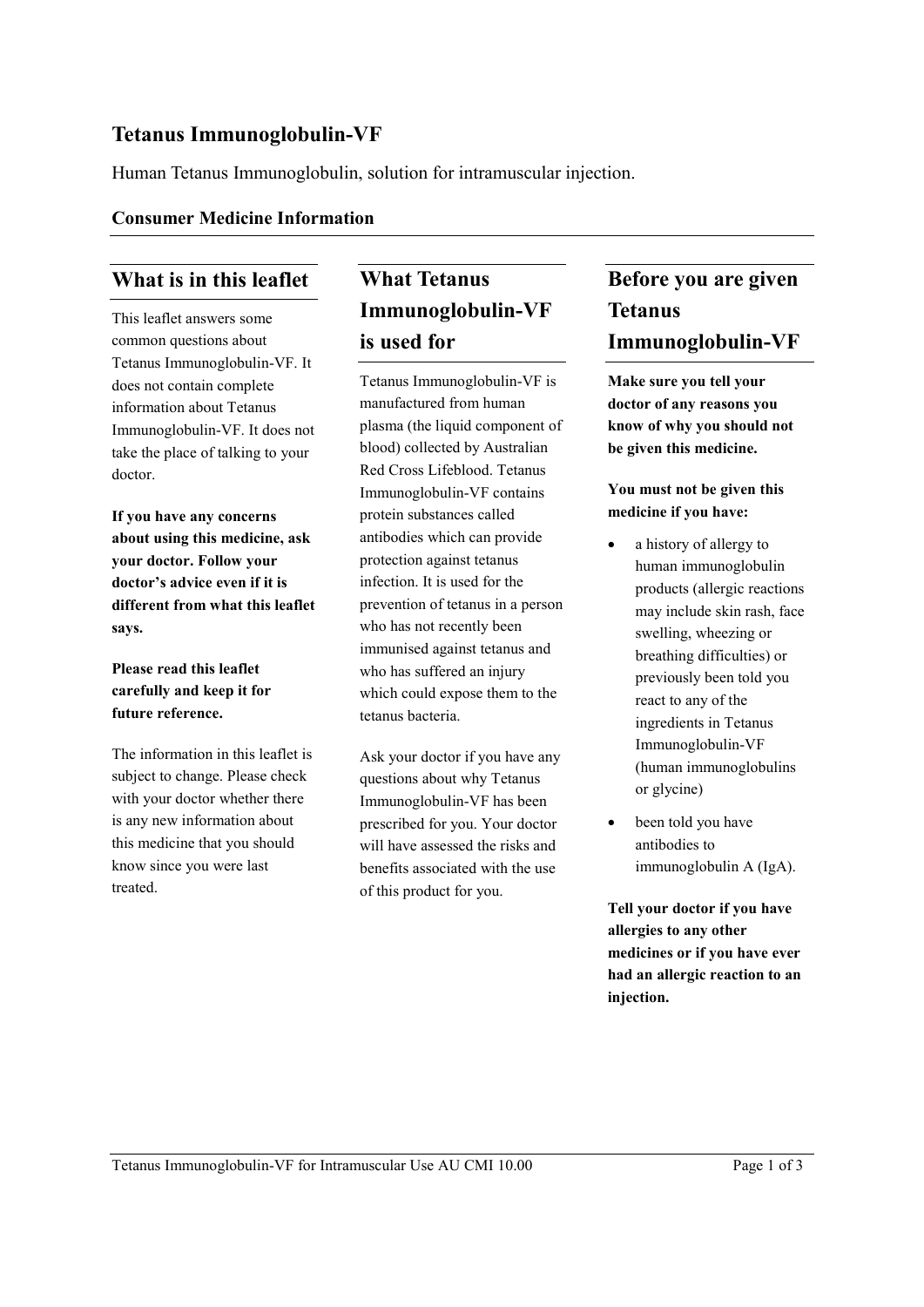#### **Tell your doctor also if you:**

- have ever had a tetanus vaccine injection
- have previously been advised that you have immunoglobulin A (IgA) deficiency
- are taking or using any other medicines. These include medicines bought from pharmacies, supermarkets and health food stores.
- suffer from a blood disorder or blood clotting problem
- have had any vaccination during the last two weeks
- have any other medical conditions.

**Vaccinations:** Please inform your doctor if you are planning to have a vaccination. Tetanus Immunoglobulin-VF may impair the effect of some virus vaccines such as measles, mumps, rubella and chicken pox for a period of at least 6 weeks, and up to 3 months. After receiving this medicine, a period of 3 months should be allowed before vaccination with some virus vaccines. In the case of measles vaccine, this effect may last for up to 1 year. Therefore, your vaccinating doctor should check the effectiveness of the measles vaccination.

Pregnant or lactating women should discuss use of Tetanus Immunoglobulin-VF with their doctor.

### **About blood products**

When products are made from human blood and injected into you, it is possible that viruses or other substances could be present in the product and cause an illness. These could be viruses such as hepatitis, human immunodeficiency virus (HIV), or human parvovirus B19 and theoretically the Creutzfeldt-Jakob Disease (CJD) agent. There could also be other infectious agents some of which may not as yet have been discovered.

To reduce the risk of this happening, extra steps are taken when manufacturing this product. Strict controls are applied to the selection of blood donors and donations. The product is specially treated to remove and kill certain viruses. These special treatments are considered effective against viruses known as enveloped viruses such as HIV, hepatitis B virus and hepatitis C virus, and non-enveloped viruses, such as hepatitis A virus and human parvovirus B19. Additionally, the product contains specific antibodies which can provide some protection against human parvovirus B19. Despite these measures, the risk of viral and

other agent's infectivity cannot be totally eliminated.

Vaccines are available against some of these viruses and your doctor will be able to help you decide whether it is worthwhile having any of those vaccines.

Please discuss the risks and benefits of this product with your doctor.

# **How to use Tetanus Immunoglobulin-VF**

Your doctor will determine the dose(s) of Tetanus Immunoglobulin-VF that you are to receive. Your doctor will give you the injection. It will be injected into the muscle. If a large volume of product is required, you may receive more than one injection.

### **Side effects**

Along with their intended effects, medicines may cause some unwanted effects, which can sometimes be serious. Furthermore, individual patients may react differently to the same dose of the same medicine. This applies to Tetanus Immunoglobulin-VF.

Reactions are very uncommon after injection with Tetanus Immunoglobulin-VF. However, some pain, redness and stiffness may be apparent at the injection